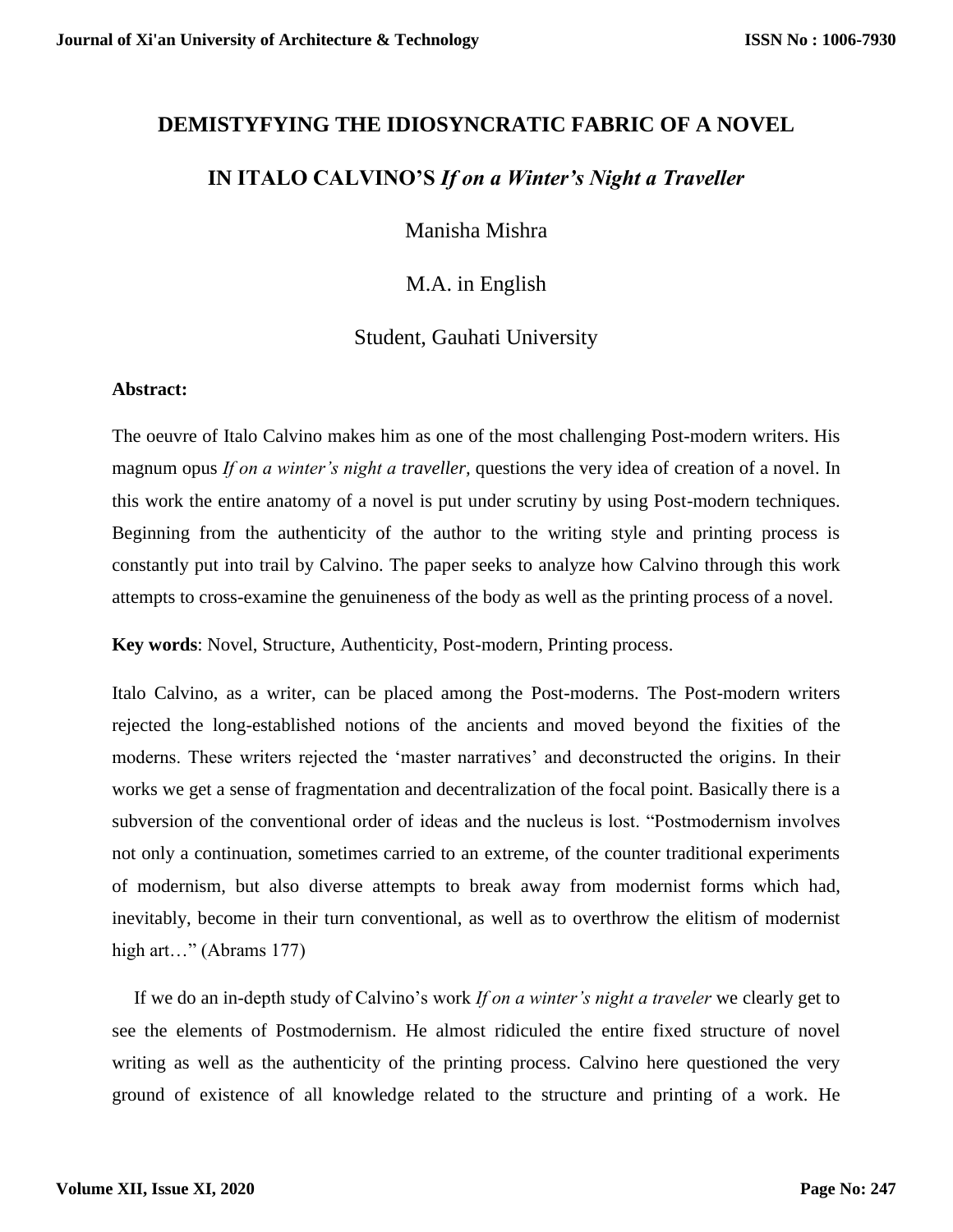presented it in such a way that reader's reliability on it becomes contentious. He turned the entire matter into a debatable issue in such a way that "rationality, logicality, sensory data, intuitive recollection and even language are not considered as reliable sources of knowledge for either ontology or epistemology" (Bharvad 164)

Encyclopedia Britannica states 'novel', as "an invented prose narrative of considerable length and certain complexity that deals imaginatively with human experience, usually through a connected sequence of events…." The validity of this definition is tested in this text. Calvino through this opus interrogated the concatenation of a novel. In this volume we don't get to see a fix plot or a structure which we generally get to see in conventional novels. In fact the events which take place are not in a string. Everything is almost distorted and disintegrated. This gives rise to a suspicion in us about the faithfulness of the entire structure and the base of the work. We do not find any unity or wholeness. The entire composition of the novel is bewildered by Calvino which is kind of a mockery of the attached construction of a novel. "Calvino rejects such unities and completeness or closeness of a novel…." (Bharvad 164)

When we start to read a novel extensively we expect to get a storyline which in spite of detours will somehow come to an end ensuing the traditional structure of a novel-beginning, middle and end. However in *If on a winter's night a traveller* we get to see that this fabric is rejected. There is no single thread in this work. In fact we can hardly call it a plot because there are many beginnings, leaving the readers in a complete state of disillusionment. Rather it includes "meta-fictional quality by exposing the narrative process to the reader and including him in the process of the construction of the same...." (Bharvad 165) When we move further in the text from one chapter to the next we see there is no connecting link between them. In every chapter we get to see new characters, new setting which does not have any connection with the previous one. Basically there is no unity among them. The only thing that is common in all the chapters is that they are unconventionally incomplete. It seemed as if the author started writing them, proceeded towards the middle and suddenly stopped and started writing something else. In fact all the chapters are shown as different novels that the reader from the text came across while trying to find Calvino's *If on a winter's night a traveller*. "…from the very first page you realize that the novel you are holding has nothing to do with the one you were reading yesterday." (Calvino 33) Calvino here ridiculed the customary ceaseless narrative, which begins and ends,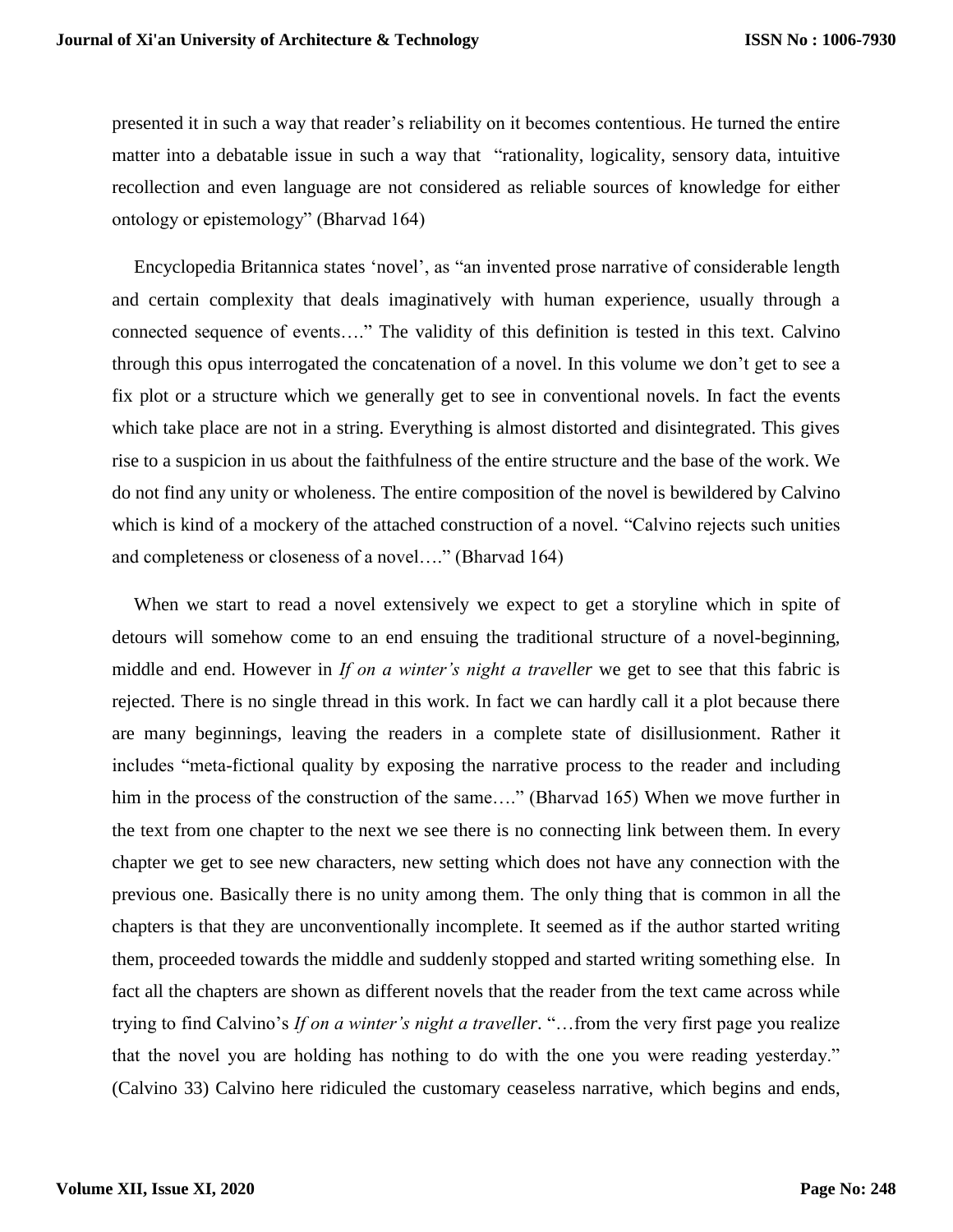and all the fixities related to a plot are brought into question. It is exhibited that the conception of an unbroken narrative does not poses any relevance in the Post-modern era. By and large after a chapter ends, the next chapter that follows will have some connection with the previous one. Nonetheless in Calvino's work all of them seem to open with some meaning or with a proper beginning but they are not interdependent as they should have been. Everything is disjointed and broken or not interconnected. There are so many gaps in the plot that the reader in the text is confused of what is happening around. He is demented throughout because, he, while looking for one correct book came across so many narratives that now he does not even know which belongs to whom and what exactly is he reading.

Notwithstanding novels or any work is anticipated to have an ending. But here all the chapters conclude straight away without any open or closed ending. The starting of all the chapters is sudden and the endings are inconclusive. We find an infinite course of beginnings which never ends. All the beginnings start with a new setting, new characters and new action but do not go anywhere at all. It seems as if they are all lost somewhere in the thin air. They start and forget to finish and just remain open at the end. Calvino through this kind of a narrative is trying to dissect the entire anatomy of a narrative. This shows that "Calvino deconstructs both the beginnings and the ends. There is more than one beginning of the novel and in some way, there is no end." (Bharvad 167)

In *A Thousand Plateaus,* Deluze and Guattari , writes about the uncertainty of a text and says that " In a book, as in all things, there are lines of articulation or segmentarity. Strata and territories; but also lines of flight, movements of deterritorialisation and destartification" (4) The plot of *If on a winter's night a traveller* is so complex that every time the reader reads from the text it feels like a new book. It brings a feeling within the reader that he/she is looking at the book for the first time and reading something completely new and the previous chapter has nothing to do with the new one. This is because of the incomprehensibility of the structure of the novel. By using this kind of a narrative the reliability of a reader upon a text is put under qualm by Calvino. "I, too, feel the need to reread the books I have read but at every rereading I seem to be reading a new book, for the first time…" (Calvino 255).

"Traditionally, the production and dissemination of recorded texts had been conceived mainly as a self-contained and one-way process, in which the author conceives and inscribes a text, the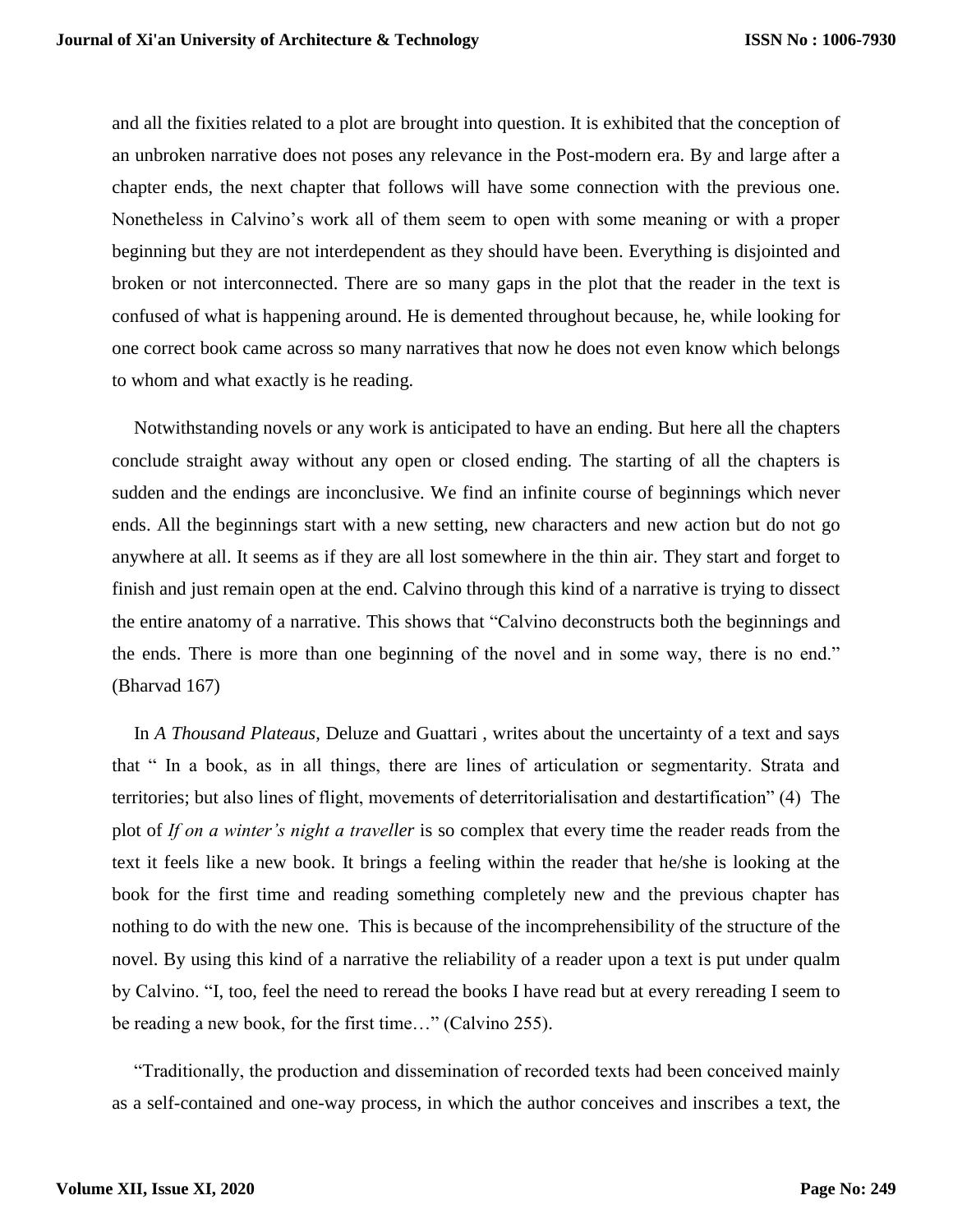publisher and the printer reproduces the text in multiple copies, and the competent reader interprets the text in order to reconstitute the author's originating conception." (Abrams 37) But in this novel by Calvino, if we carefully observe the chapters where the reader from the text or we can say Calvino himself is communicating with us to put forth the mistakes, that might occur during the printing process. In fact the author is trying to show us the unreliability of the whole procedure which makes us doubtful about the accuracy of other texts as well. In chapter-2 of the book we discern that the reader has mentioned about some misplacement of pages in the book by the publisher, "Wait a minute! Look at the page number. Damn! From page 32 you've gone back to page 17! …printer's mistake: they have inserted the same pages twice." (Calvino 25). In chapter-3 of the book, Calvino also talked about the pages mistakenly left blank while printing. And after the blank pages were turned the plot and characters cannot be linked. It seemed like because of the blank pages something is missing and now the plot cannot be connected. "…You turn the page and find yourself facing two blank sheets…. You turn another page and find the next two printed properly. Blank, printed; blank, printed; and so on until the end…. You try jumping over the gap….the characters have changed, the settings; you don't understand what it's about…" (Calvino 42-43) These are indeed some serious mistakes. Because once we find these kind of problems in a text we start doubting the entire text as it is not something generally we expect either from the author or the publisher. The printed text is taken by us almost like something carved in stone. And in that kind of a situation blunders like these by the printer disorganize the entire structure of the text and also the mind of the reader. Calvino by portraying this is creating doubts in us in such a way that the genuineness of the procedure becomes vacillating.

There is also a mention of a translator named Ermes Marana. The reader from the text wanted to meet him and know about the reason behind such unpardonable publishing mistakes. But shockingly the reader instead of getting an answer to his queries comes across another strange and unexpected issue. The translator once, while translating a novel, at the moment of greatest suspense, stopped and started translating another novel and merged it with the earlier one. And when the translator was investigated and asked for an explanation for such an unforgivable fault, he does not even bother to care about the matter. "What does the name of an author on the jacket matter? Let us move forward in thought to three thousand years from now. Who knows which book from our period will be saved…" (Calvino 101) A number of errors of these kinds related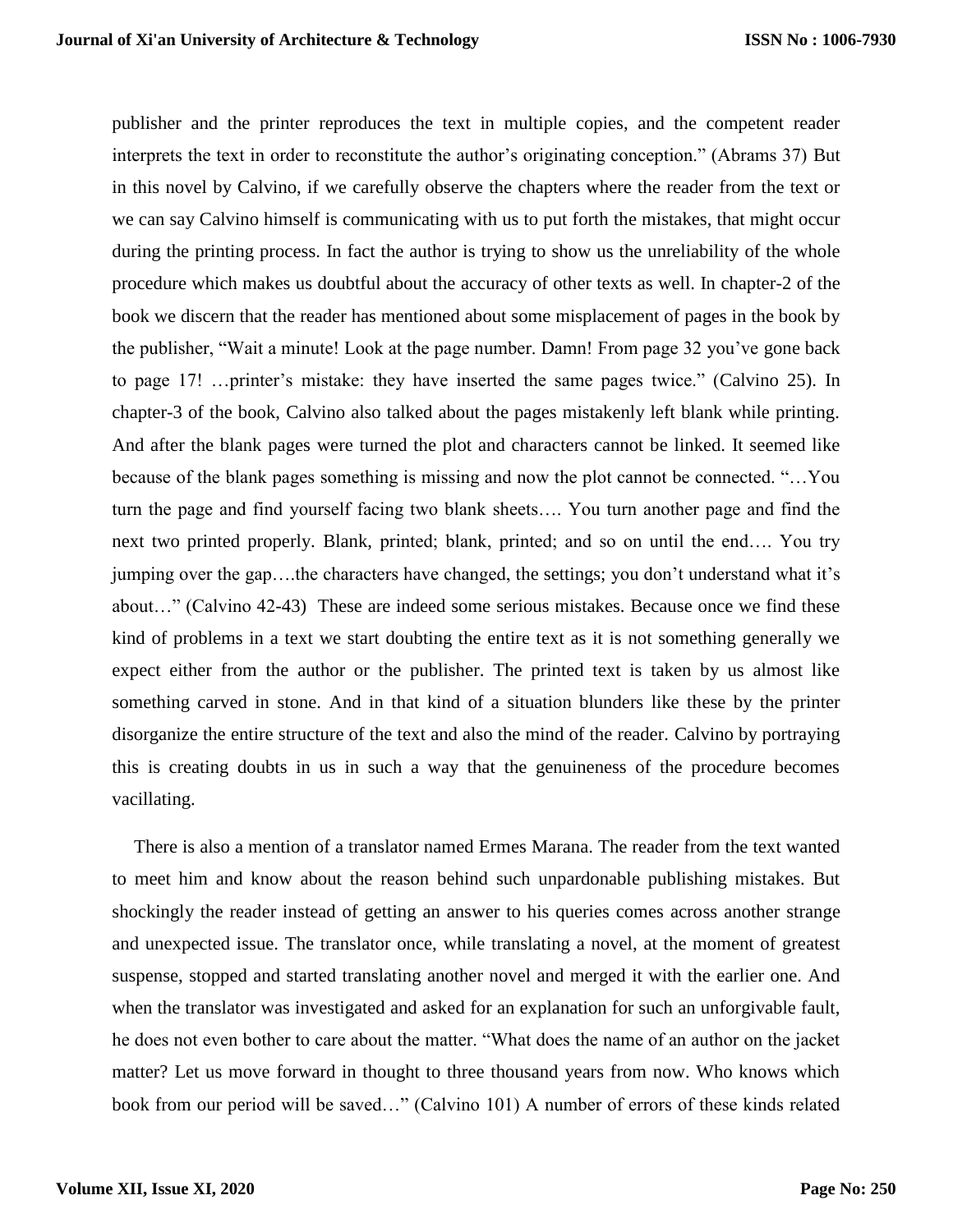to printing and publishing are brought into light by the reader from the text but it all turned out to be of no use. The explanation given by the publishing house is incomprehensive. Calvino through this novel also broke the conventional relation between a text and a reader. Preferably he encompassed the readers in the progression of the whole text. The use of the second person narrator 'You' in the entire book shows the unswerving incorporation of the reader "You are about to begin reading Italo Calvino's new novel *If on a winter's night a traveler.* Relax. Concentrate. Dispel every other thought." This insertion of the reader in the text and expressing the reader's inconveniences shows the presence of the reader-response theory. It is not merely a theory but the sharing of the readers' experiences while participating in the process of interpreting the text. "Reader-response criticism does not designate any one critical theory, but rather a focus on the process of reading a literary text that is shared by many of the critical modes" (Abrams 255) The way in which the readers from this text shows the disruptions faced by them and their attempt to investigate the entire problem and find out a solution to it shows that the gaps present in the texts can be fulfilled by the reader. "In Iser's view the literary text, as a product of writer's intentional acts, in part controls the reader's response but always contains a number of 'gaps' or 'indeterminate elements'. These the reader must fill in by a creative participation…" (Abrams 256)

From the above deliberation it can be concluded that the novel *If on a winter's night a traveller* is a scheme set up by Calvino to question the arrangement and the printing process of a 'novel'. The complete procedure is fractured and deconstructed by him to destabilize the fixity allied to it. He blurred the demarcations between the authentic and unauthentic works and made everything debatable. He tried to show that there can never be a fix meaning of a text as Harold Bloom said, "reading is…misreading" (Abrams 257). A single text may have many interpretations depending upon the reader. Generally the readers utterly depend and blindly trust on printed materials. But this novel poses a question on the originality and reliability of it and creates a scenario which makes us doubtful about the validity of such published works. Everything in the novel is confusing and unfathomable. At every point Calvino provokes us to question the norms and concepts, related to writings, we are accepting as fixed till date. If we look into the characters of Marana and Flannery from the text it makes us more suspicious about the dependability on the printing process because they are offered in a light which is doubtful. Marana is presented as a fiction writer and a translator but at the same time also a plagiarist, who